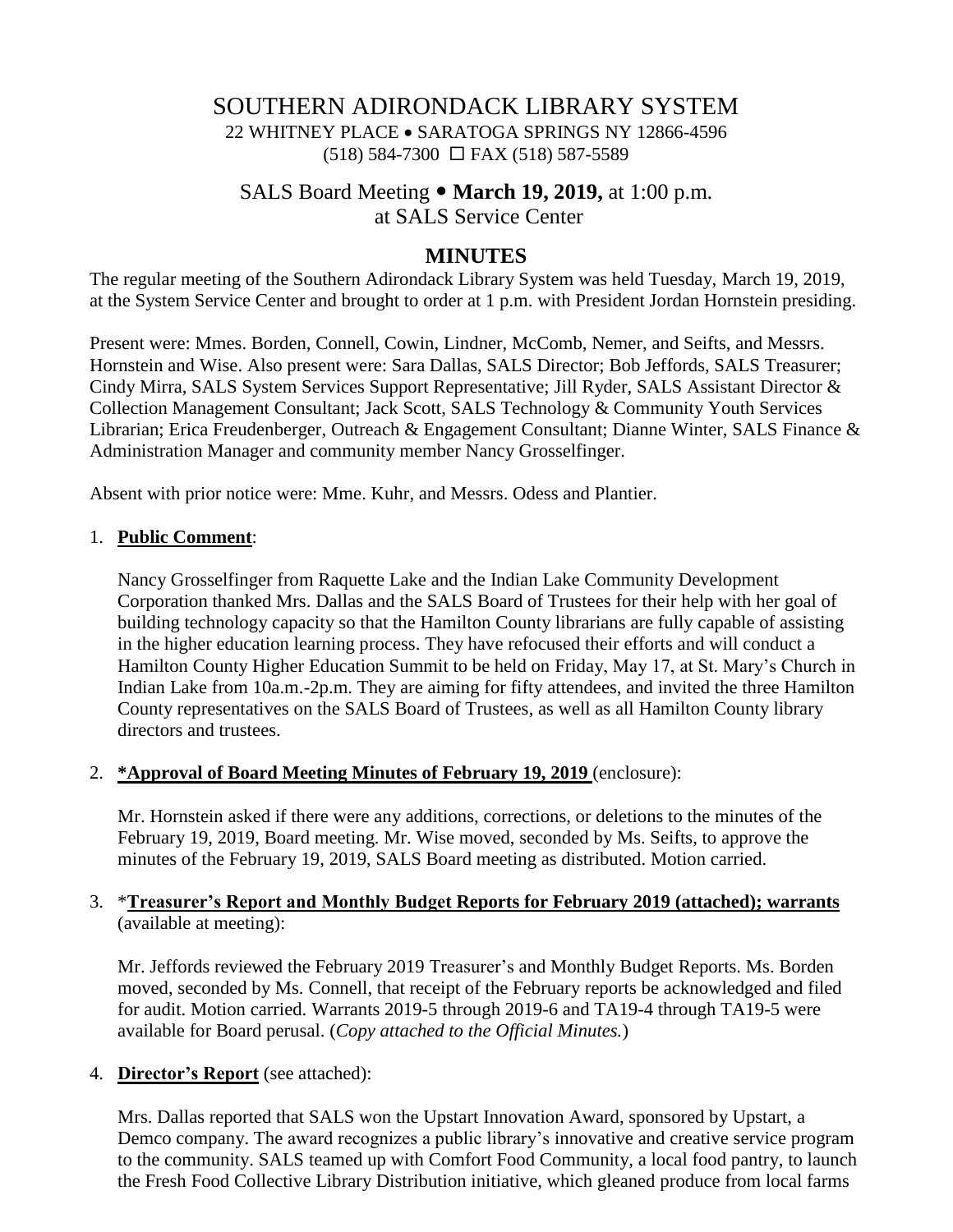*SALS Board Meeting Minutes, March 19, 2019………………………………………………..……..2* and distributed it through three small, rural libraries. SALS will receive a check in the amount of \$2,000 and a plaque. Mrs. Dallas and Ms. Freudenberger are recommending the cash reward be passed through to the four participating libraries - Argyle Free Library, Pember Library & Museum, Schuylerville Public Library, Whitehall Free Library - and the food pantry partner, Comfort Food Community. Mr. Wise moved, seconded by Ms. Lindner, to approve the cash reward for Argyle Free Library, Pember Library & Museum, Schuylerville Public Library, Whitehall Free Library, and the Comfort Food Community.

There is \$24,900.00 remaining in the Library Services Seed Challenge Grant line item in the SALS 2019 Budget. Mrs. Dallas asked that the SALS Board consider using some of the remaining funds to purchase Chromebooks to be used with the Finch Robots.

SALS has been awarded a loan of 15 Finch Robots from the Bird Brain Technologies, under Carnegie Mellon University for the Summer Reading Program 2019. It is anticipated that SALS will receive the loan again in 2020. Mrs. Dallas would like to purchase 10 Chromebooks (approximately \$2,543.00) and protector cases (\$503.00) to be used with the Finch Robots. The Chromebooks would be used as the primary tool for programming the robots. At the conclusion of the Summer Reading Program the Chromebooks will be available for SALS and member libraries for popup events or staff technology trainings.

Mrs. Dallas has been asked to stand for office for the position of trustee of the Freedom to Read Foundation. The Freedom to Read Foundation (FTRF) is a non-profit legal and educational organization affiliated with the American Library Association. The FTRF protects and defends the First Amendment to the Constitution and supports the right of libraries to collect and individuals to access information.

Mrs. Dallas explained the details on the two New York State "one house" budget bills as they relate to library funding:

## **Assembly**

- State Library Aid: +\$5M over Governor's Executive budget. Total of \$96.62M, which would restore the Governor's cut.
- State Library Construction Aid: +20M over Governor's Executive Budget. Total of \$34M.
- 2020 Census Funding: \$40M for 2020 Census Activities, including language including public libraries.

### **Senate**

- State Library Aid: +6M over Governor's Executive Budget. Total of \$97.627M, which would restore the Governor's cut and **add \$1M in funding**.
- State Library Construction Aid: +20 M over Governor's Executive Budget. Total of \$34M.
- 2020 Census Funding: \$40M for 2020 Census Activities

Even though these proposals look similar, they are the basis for three-way negotiations leading up to passage of the NY State Budget.

Mrs. Dallas reported that, for the third straight year, the President's federal budget proposes permanent elimination of the Institute of Museum and Library Services (IMLS), an independent federal agency that provides library and museum grants, policy development, and research. Defunding the IMLS would effectively end all federal funding of public libraries. The proposal would also cut funding to the Department of Education by 10% including support for the Innovative Approaches to Literacy program.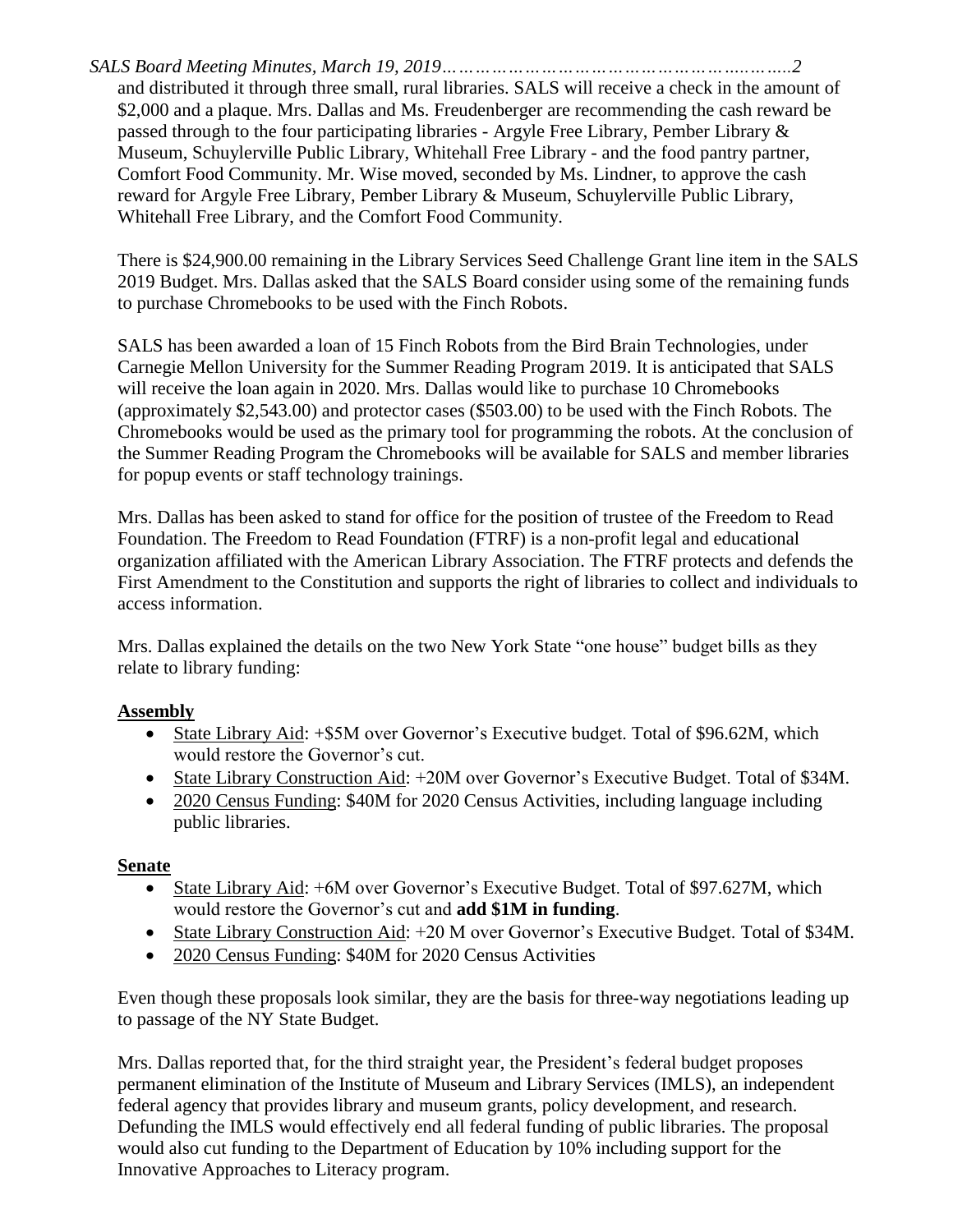*SALS Board Meeting Minutes, March 19, 2019………………………………………………..……..3*

Mrs. Dallas conveyed the importance to reach out to our Congressional members and Senators to ask them to sign the LSTA and IAL support letters.

Mrs. Dallas shared information about two proposed JA Security Policy amendments that are on the Agenda.

Mrs. Dallas has been asked by CDLC to return to serve on the CDLC Board of Trustees, beginning July 1, 2019.

Mrs. Dallas reported that SALS has gotten responses to the Delivery RFP.

Erica Freudenberger and Mrs. Dallas have reached out to Census Coordinators to offer support for the census efforts. Posters and information about jobs supporting the Census were distributed through delivery to our member libraries. A high completion rate is crucial in upstate New York because of numerous factors.

Data from the Census may be used to:

- Determine the number of congressional representatives each state will have for the next decade.
- Distribute funds (e.g., block grants.)
- Plan infrastructure and transportation improvements.
- Prepare for emergencies, disaster relief, and resiliency planning and training activities.

The Hard-To-Count (HTC) groups include:

- Children under 5 years of age.
- Racial and ethnic minorities, limited English proficiency households, immigrants.
- Renters, residents who move often, alternative or overcrowded housing units, gated communities and publicly inaccessible multifamily units, persons displaced by natural disasters, persons experiencing homelessness, young mobile adults, and single-parent households.

The manner in which households will report will be through an online portal or by telephone, moving away from paper. If a household does not have computer access or phone, this could be problematic.

The Census Bureau provides an online interactive tool, the Response Outreach Area Mapper (ROAM), to help identify census tracts with HTC Groups.

### *Joint Automation Report*:

Mr. Wise provided an update on JA activities. He stated that later in the meeting approval will be needed for two new JA Security Policies.

- 1. A requirement that all staff and volunteers who access Polaris to perform circulation responsibilities and provide access to the patron database must be 18 years of age or older or an emancipated minor.
- 2. A language change for the sentence "users must never save passwords for email on any mobile device" should be removed.

*Other*: None.

### 3. **Committee Reports**:

- a. *Audit & Finance (R.Wise, chair)*: No report.
- b. *Building (C. Connell, chair)*: Mrs. Dallas reported that the painting in the interior of the SALS building has been completed.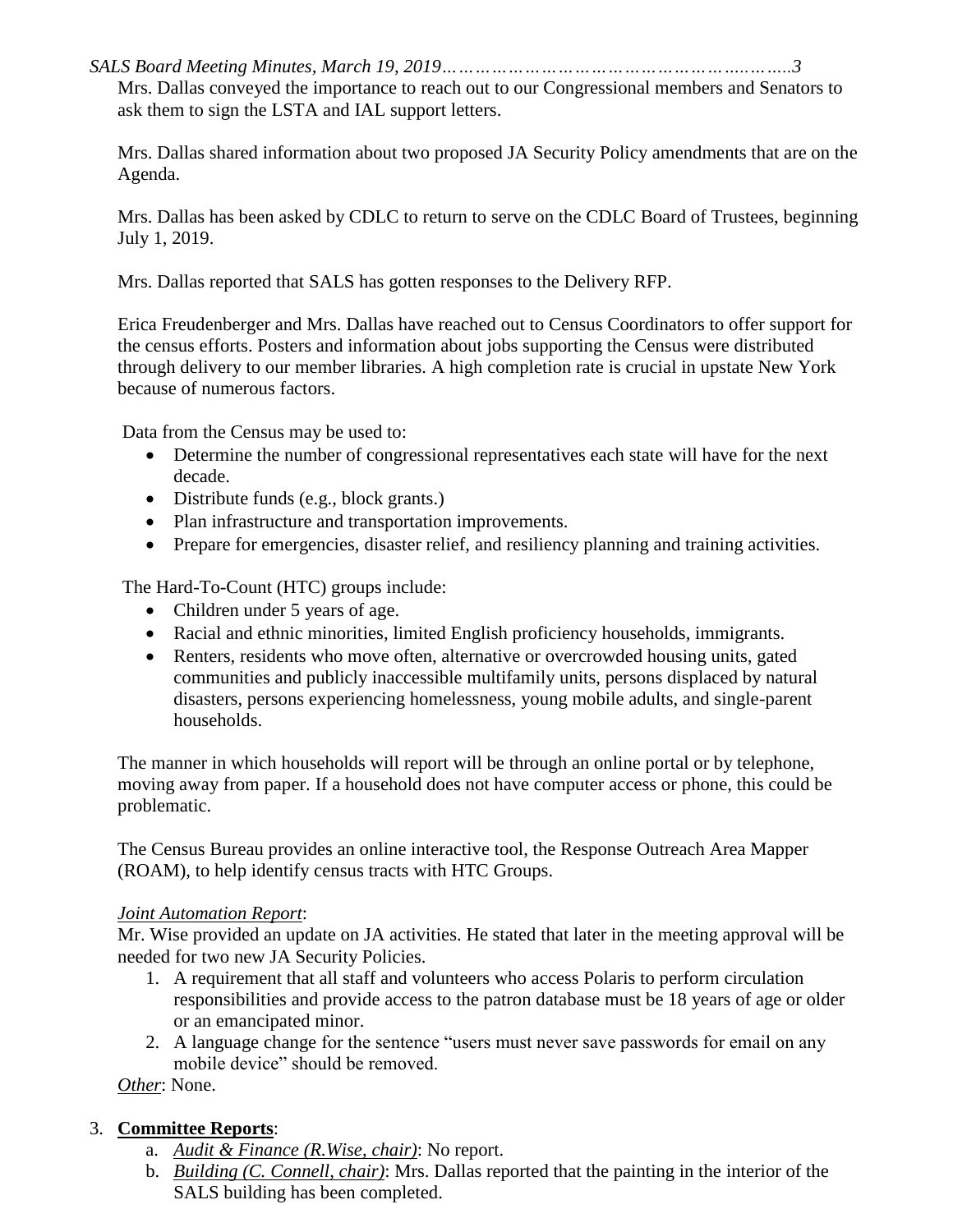*SALS Board Meeting Minutes, March 19, 2019………………………………………………..……..4*

- c. *Bylaws (R. Wise, chair)*: No report.
- d. *Central Library (D. Nemer, chair)*: No report.
- e. *County Aid Coordinators (Seifts, Connell, Odess, Plantier)*: No report.
- f. *Library Services (C. Kuhr, chair)*: Ms. Lindner moved, seconded by Ms. Borden, that the purchase of 10 Chromebooks and the protector case be approved for the Summer Reading Program 2019. Ayes: All; Nays: None. Motion carried.
- g. *Personnel (L. Borden, chair)*: Ms. Borden recommended and reviewed one application for the 2019 Continuing Education Challenge Grant. The Personnel Committee moved that the Clifton Park-Halfmoon Public Library staff member receive a grant of \$1,000 to support attendance at a four-day conference in Virginia in March 2019. Mr. Wise abstained. Motion carried.
- h. *Trustee Nominating (D. Nemer, chair)*: Mr. Wise is willing to run for his 2nd term.

## 4. **Unfinished Business**: None

## 5. **New Business**:

- a. *Approve member library variances* (enclosure) Mrs. Dallas discussed the variances.
	- i. Mr. Wise moved, seconded by Ms. Cowin, to approve the Stillwater Building Variance (Standard Number 8 - space). Motion carried.
	- ii. Mr. Wise moved, seconded by Ms. Cowin, to approve the Stillwater Building Variance (Standard Number 8 - shelving) after a minor correction in language. Motion carried.
	- iii. Ms. Nemer moved, seconded by Ms. Borden, to approve the Richards Library Long Range Plan of Service Variance (Standard Number 2). Ms. Cowin abstained. Motion carried
	- iv. Ms. Nemer moved, seconded by Mr. Wise, to approve the Richards Library State of the Library Report Variance (Standard Number 3). Ms. Cowin abstained. Motion carried.
- b. *\*Approve signing of management representation letter:* Mr. Wise moved, seconded by Ms. Cowin, that the management representation letter be approved. Ayes: All; Nays: None. Motion carried.
- c. *\*Conference requests:* None
- d. *\*Approve Cecily Corbett to the Coordinated Outreach Services Advisory Board:* Ms. Cowin moved, seconded by Ms. Nemer, to approve Cecily Corbett to the Coordinated Outreach Services Advisory Board. Ayes: All; Nays: None. Motion carried.
- e. *\*Approve two new JA Policies:*
	- i. Mr. Wise moved, seconded by Ms. Borden, to approve the first Security Policy a requirement that "all staff and volunteers who access Polaris to perform circulation responsibilities and provide access to the patron database must be 18 years of age or older or an emancipated minor." Motion carried.
	- ii. Mr. Wise moved, seconded by Ms. Cowin, to approve the second Security Policy a language change. The sentence "users must never save passwords for email on any mobile device" should be removed. Motion carried.
- f. *\*Approve Mrs. Dallas to serve on the CDLC Board of Trustees, beginning July 1, 2019.* Ms. Nemer moved, seconded by Mr. Wise, to approve Mrs. Dallas to serve on the CDLC Board of trustees in July. Motion carried.
- 6. **Director's Council Report**: No report
- 7. **Announcements**: None.